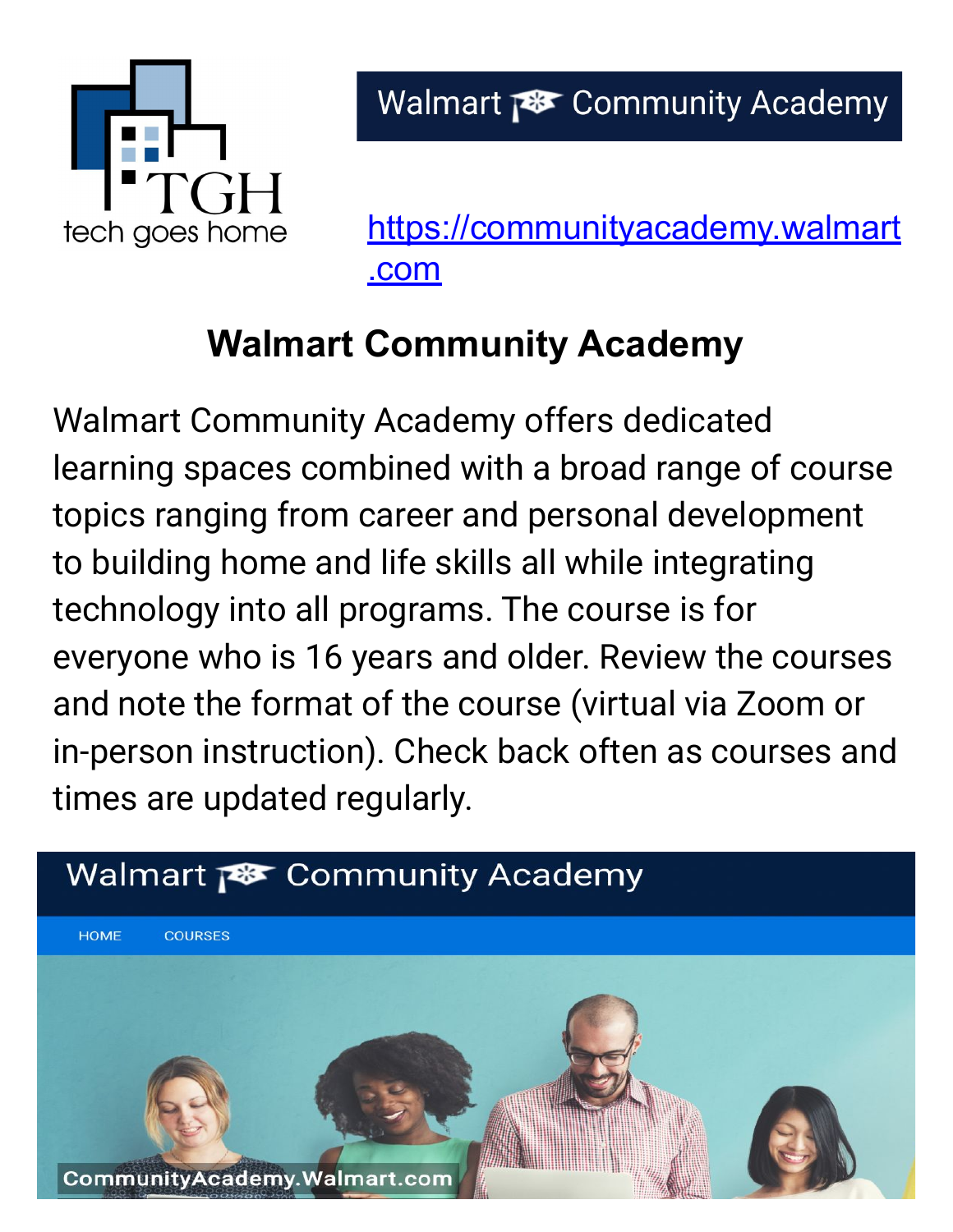

## Click onto the "Login" button on the top right corner of the screen

| <b>Sign Up Here</b>                                                            |                                                                   |                                                                                    |
|--------------------------------------------------------------------------------|-------------------------------------------------------------------|------------------------------------------------------------------------------------|
| First name*<br>MarS                                                            |                                                                   | æ                                                                                  |
| Last name <sup>*</sup><br>Mack<br>Email Address*<br>xxxx@xxxx.com<br>Password* |                                                                   | This box will pop up<br>FIII in the information<br>Click on the box of<br>"Terms & |
| <br>Phone Number<br>1234567890                                                 | Zip Code*<br>09876                                                | ⊕<br>Conditions"<br>Then click "Sign Up"                                           |
| <b>Policy</b>                                                                  | Ex: 0123456789<br>I agree with the Terms & Conditions and Privacy |                                                                                    |
|                                                                                | Sign Up                                                           |                                                                                    |
|                                                                                | <b>OR</b>                                                         |                                                                                    |
|                                                                                | Log In                                                            |                                                                                    |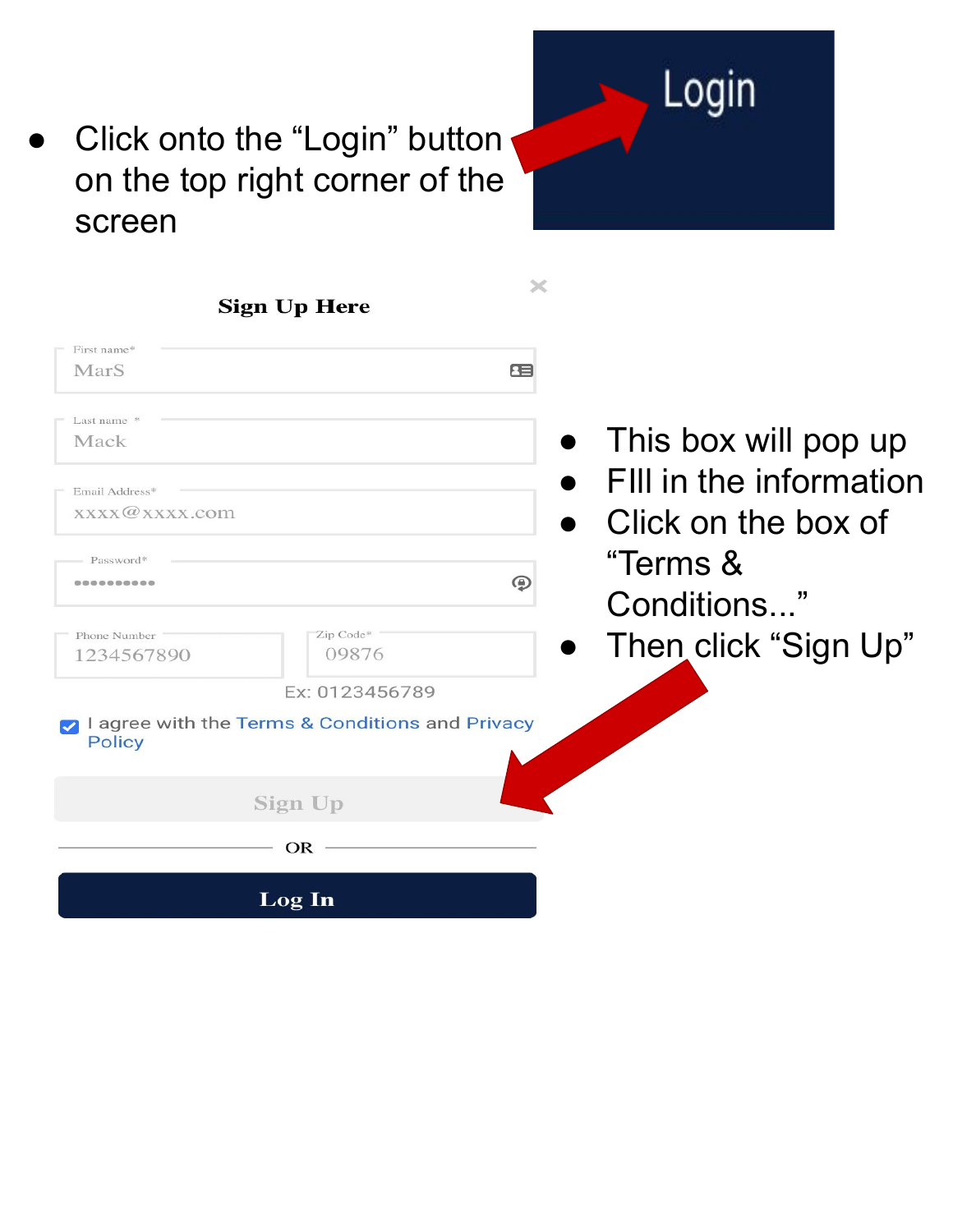Accessing Course Content



- After logging in to your dashboard
- **Select Courses**
- **Click on upcoming courses** to access all of your guides
- After the class session, you will find your content and feedback survey on the Completed Courses tab.
- Available courses are courses that is still available to be apart of.
- Upcoming Courses are courses that will soon be available.
- Completed Courses are courses that you have done already.

**Available Courses(11)** 

**Upcoming Courses(0)** 

Completed Courses(0)

In-Person Courses  $\Box$  Virtual Courses



## House Buying  $\blacksquare$

As the largest purchase many will ev process of home buying. In this cour understanding of how to control per

Cost: Free **Duration**:  $01$  Hour(s) 30 Minutes